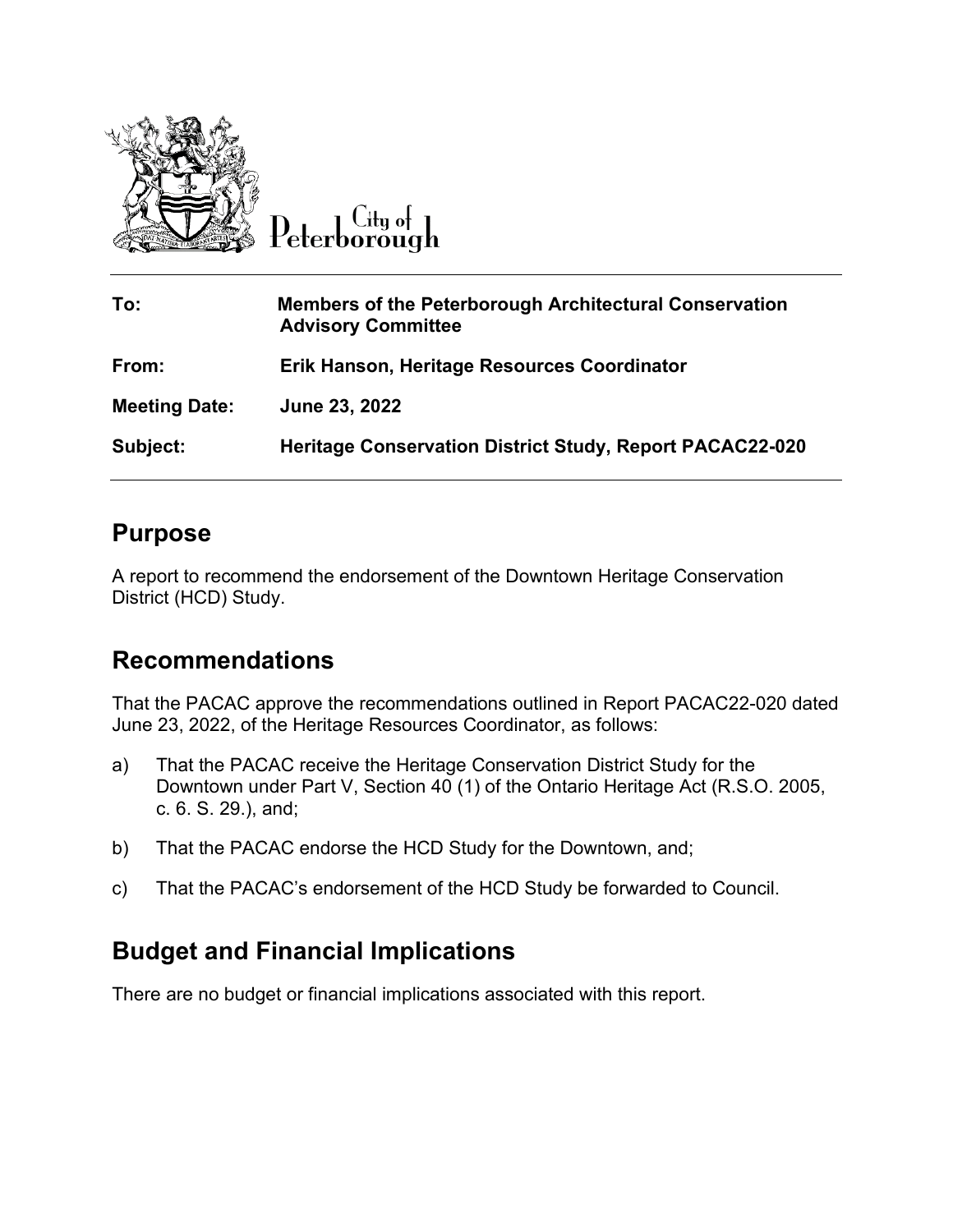# **Background**

#### **Introduction and Planning Justification**

An HCD is a defined area of a municipality where the heritage features of the buildings and landscape are protected through designation under the Ontario Heritage Act (OHA). HCD designation enables the Council of a municipality to manage and guide future change in the district through policies and guidelines for the conservation, protection and enhancement of the area's special character. Long term studies of Heritage Conservation Districts have identified numerous community benefits including:

- Conservation and enhancement of a place's unique character
- Increased tourism
- Attraction and retention of stable businesses
- Property value resiliency during economic downturns

Strategic Direction 3 of the Council endorsed Municipal Cultural Plan - Strengthen Heritage - calls on the City to make built heritage conservation of the downtown a corporate priority, recognizing that the historic landscape of the City's core is an important economic asset for the community. A stated objective of the updated Official Plan (OP) is that "the cultural heritage resources within the City be identified, conserved, promoted and enhanced and that development should occur in a manner which protects and complements the City's heritage". It notes that cultural heritage resources foster community identity across the City but particularly in the Central Area and other Strategic Growth Areas.

The OP identifies HCDs as a specific tool for evaluating cultural heritage resources to identify properties where heritage conservation will be prioritized, where sensitive renovation should occur, and properties where well designed redevelopment is appropriate. The goal of this objective is to protect cultural heritage resources while providing a level of certainty to the development community. This objective is in keeping with Section 2.6.1 of the Provincial Policy Statement that "Significant built heritage resources and significant cultural heritage landscapes shall be conserved".

In the 2022 budget Council identified the need for an HCD in the downtown through a capital allocation for the completion of a Heritage Conservation District Study, the first step in the creation of an HCD.

There are two distinct parts in the creation of an HCD, the Study phase and the Plan phase. The HCD Study phase does not result in the designation of a Heritage Conservation District. The Study phase simply evaluates the Study Area and, if merited, proposes that an HCD plan be prepared for Council's consideration.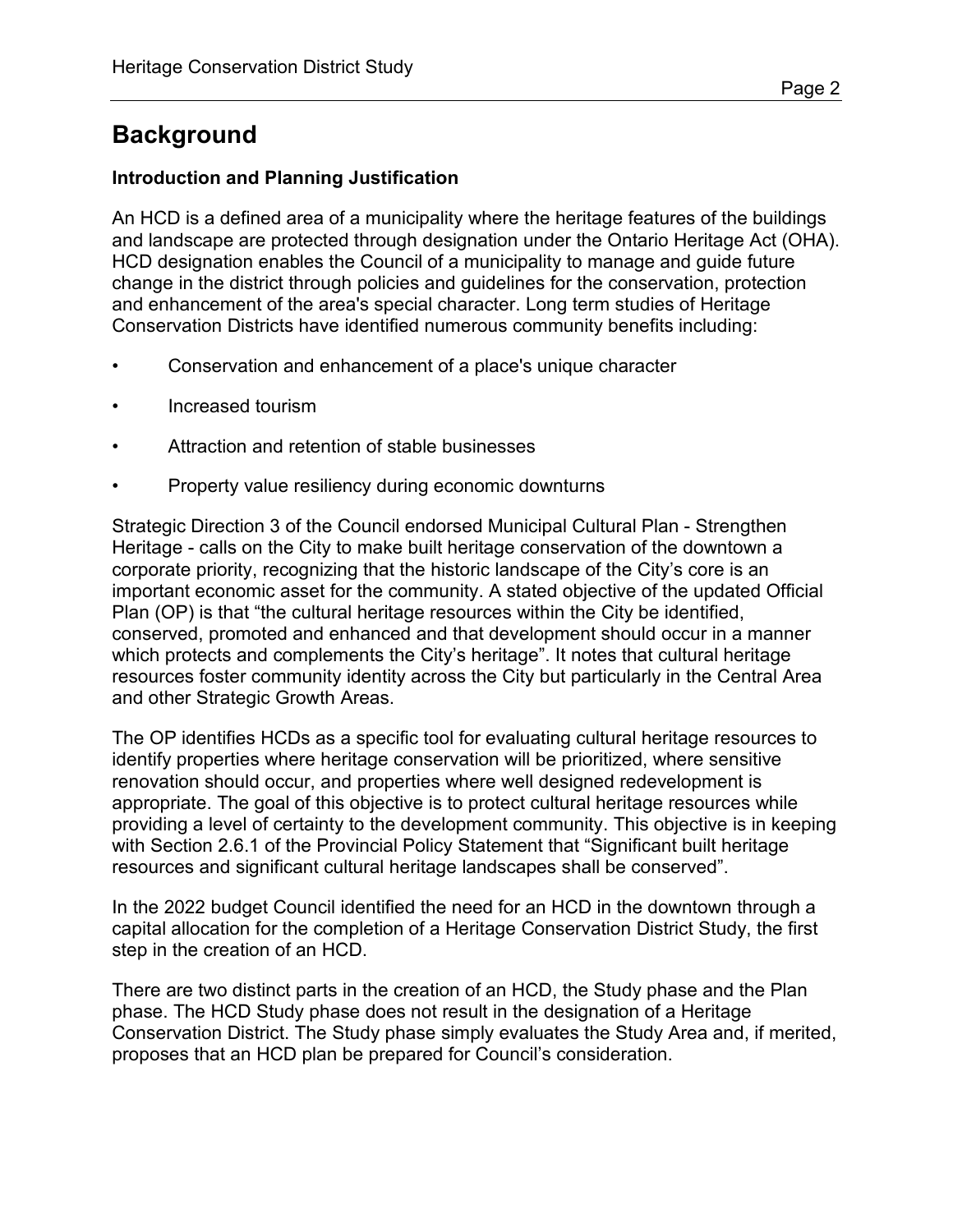In the summer of 2021, staff initiated a competitive bidding process and selected EVOQ Strategies to facilitate the completion of the Heritage Conservation District Study. The consultants were charged with fulfilling several key objectives mandated by Part 5 of the OHA:

Assessing the heritage characteristics of the Study Area through analysis of buildings, structures, landscapes and other property features, and the completion of comprehensive research on the history of the study area;

Recommending the geographic boundaries of the area to be designated;

Providing recommendations as to the objectives of the designation and the content of the heritage conservation district plan, and;

Reviewing the Peterborough Official Plan for potential conflicts in planning process.

A Technical Advisory Committee comprised of staff from the Arts, Culture and Heritage and Planning Divisions met monthly with the consulting team to review progress and discuss any issues arising.

### **Study Area**

Staff initially set a study area bounded on the north by Murray Street, to the south by Dalhousie Street, to the west by Rubidge Street and on the east by the river. After initial review on site, preliminary research and discussion with staff the consulting team scoped the boundaries to focus on the commercial core as defined by the spine of George and Water Streets, and two adjacent areas, each of which was identified as a Character Area within the proposed HCD Study boundaries.

#### **Study Process**

The consultant team began by conducting site visits to photograph and complete a survey sheet for each building in the study area. They then undertook archival and online research to complete an inventory database entry recording the history, architecture, and current condition of each individual property. Data collected included date of construction, building height, stylistic influences, building material components, and storefront types. These records were compiled to create a Built Form and Landscape Survey for the HCD Study area.

Once the survey was completed the consultants undertook a Character Analysis of the downtown's built form beginning with mapping the properties using GIS to create a set of maps that visually present the development of the downtown over time by building date, building materials, design, height and architectural style.

The Downtown HCD study recognizes the geography of the area as a critical factor for the occupation of the site where Peterborough now sits by both Indigenous and Settler communities. Nestled within a drumlin field and in the valleys formed by the Otonabee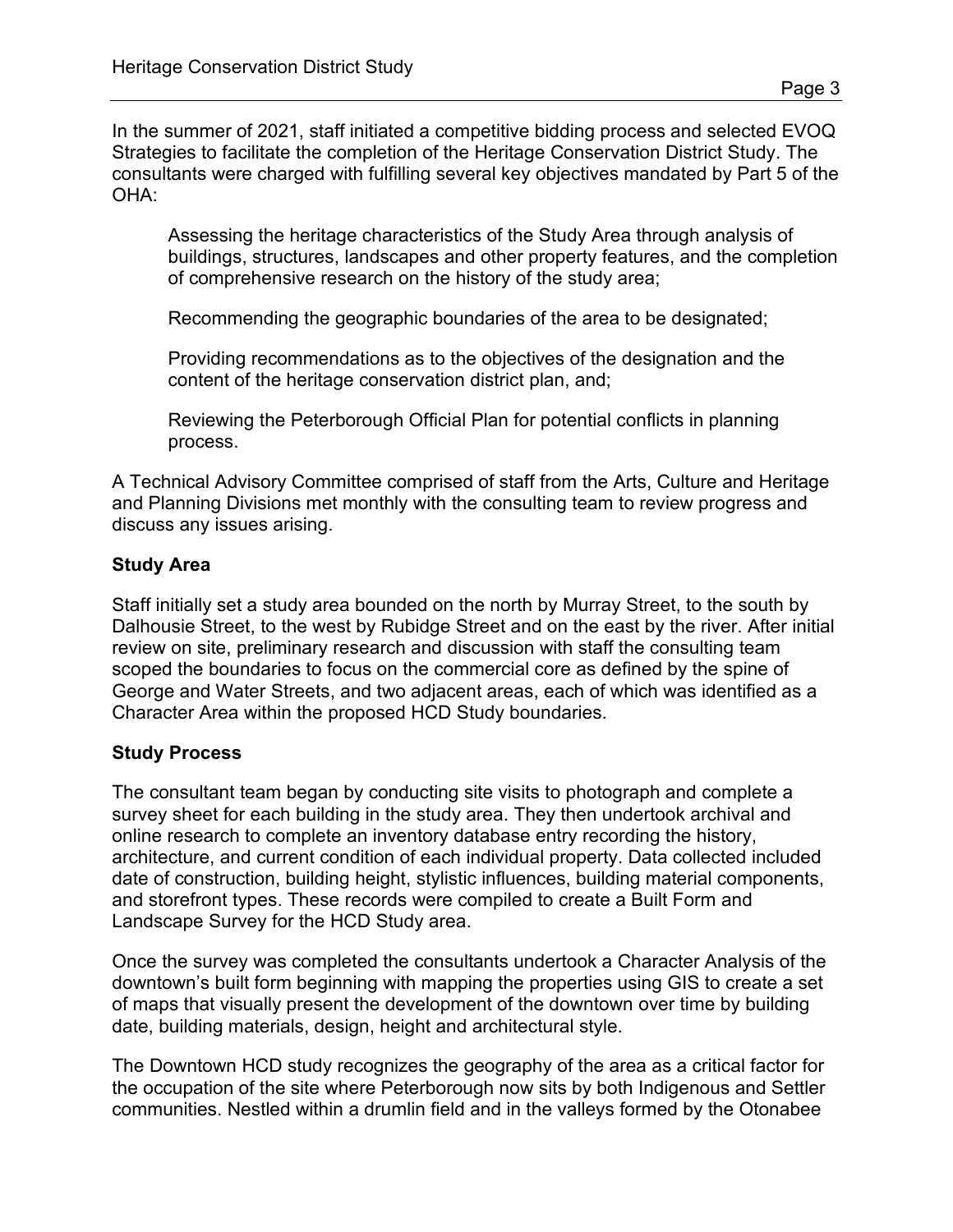and Jackson Creek, Nogojiwanong the 'place at the end of the rapids', formed a natural area for Indigenous encampments and the first European settlement – the Adam Scott mill. From here the Study outlines five major periods of occupation and development of the study area:

Nogojiwanong: Pre 1825;

Early Settlement and an Emerging Town: C. 1825 – 50;

The Coming of Age of a Town: C. 1850 – 1884;

The Heart of an Industrial City: C. 1884 -1930;

Economic Shifts and Modernism: 1930 – 1975, and;

Valuing Downtown Differently: 1975 - Present

The history and significance of each period is outlined in the Study, recognizing the changes to the core area of the growing town that each brought with it. The major elements associated with each period are outlined in these narratives as well.

This phase also included analysis of road patterns and a review of the historic development of the infrastructure of the core area. The work also included analysis of accessibility of properties within the study area and found that roughly 50% of the properties were inaccessible to persons with mobility issues having one or more steps at the store entrance.

In addition to the analysis of individual properties the Study also reviews public spaces including parks and Jackson Creek; the latter noted in particular for its potential to be daylighted in parts of the downtown. Views and vistas of landmark buildings and streetscapes are also identified for their contribution to the heritage character of downtown.

From the Character Analysis the consultants chose to divide the study area into three Character Areas:

The Commercial Heart – comprised of the properties along George and Water Streets and the cross streets from Brock to King Streets.

The Civic Core – comprised of the major civic buildings to the north of the commercial area which frame the two greenspaces in the study area, Confederation Square and Victoria Park, and include such landmark buildings as the Courthouse, City Hall, PCVS, the Armoury and the old YMCA along with several churches.

Industrial Lands – comprised of the stretch of land along the waterfront that includes the QTG Pepsico (Quaker Oats) plant and Millennium Park.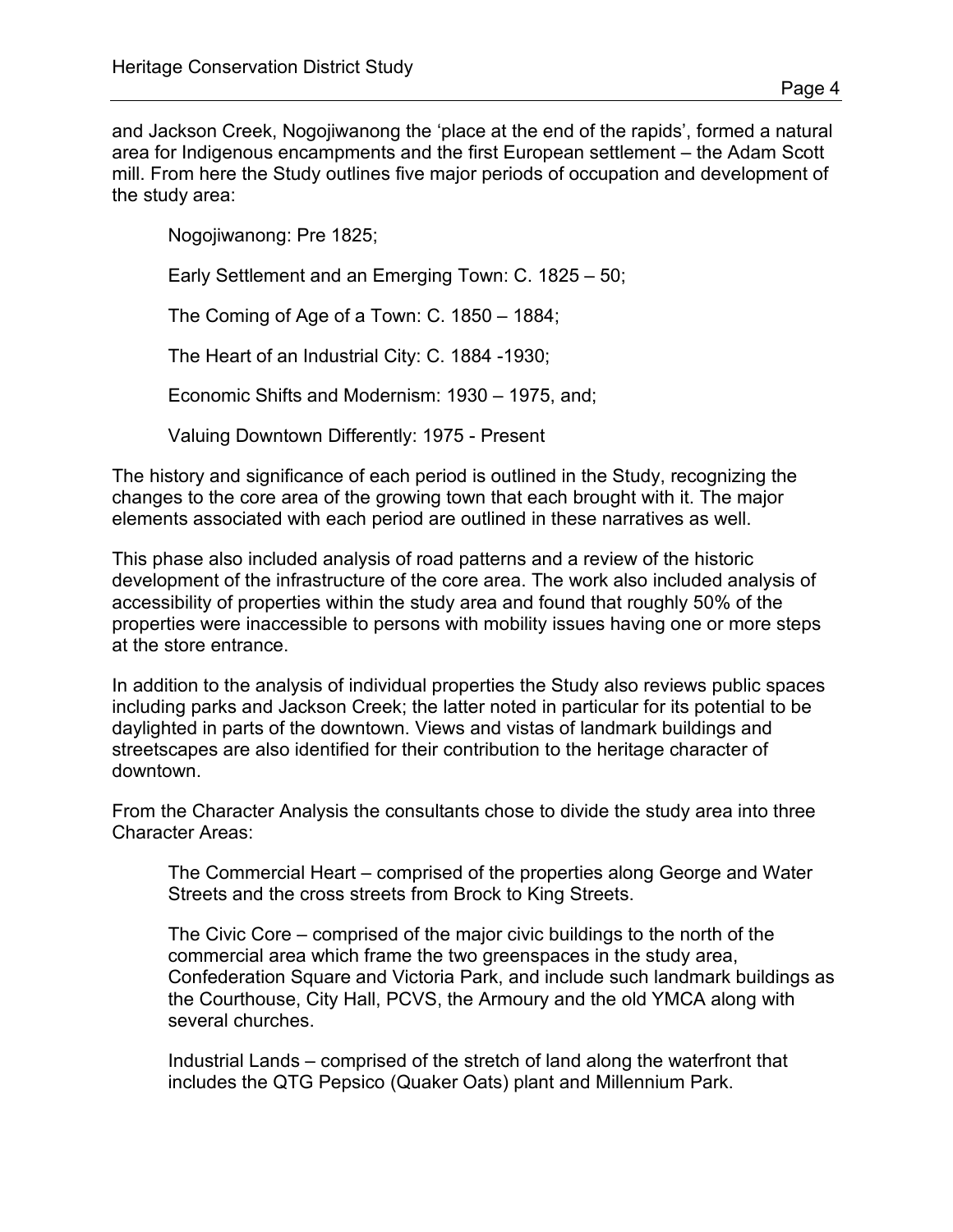Each of these areas would be contained within the HCD but could have different guidelines in the HCD Plan specific to the preservation of the dominant building types in each area. The Study provides a detailed analysis of the downtown's overall heritage character and the common features that define it including such things as the representative architectural styles, the commercial street character, lot coverage, the rhythm of window and door opening, the predominate two to three storey building heights, ornamentation, materials and other character defining elements.

An area suitable for designation as an HCD must have a level of integrity or completeness that is supported by a landscape that is coherent and authentic. The study reviews the research findings against the criteria for determining cultural heritage significance outlined in Regulation 9/06 of the Ontario Heritage Act. These criteria focus on:

Design and Physical Value – Looking at materials, design, rarity and styles of the buildings, degree of craftsmanship, etc. in the study area.

Historical or Associative Value – Looking at associations with themes, events, people, activities, etc. that are connected to the properties in the study area, buildings which add to the understanding of the community, or buildings associated with architects, builders or designers significant to the community.

Contextual Value – Looking at the way in which heritage resources help define the character of the area, places that are physically, visually or historically linked to each other or are defining landmarks in the area.

For an area to be designated it must meet any one of the criteria outlined in the OHA. The Study finds that the Study Area meets the criteria in all categories.

The Research and analysis section of the Study concludes with a comprehensive review of the current planning context for the downtown. The consultants reviewed the Official Plan, the Zoning By-Law and several supporting plans including the Central Area Master Plan and the Little Lake Master Plan. The consultants also reviewed relevant provincial planning legislation including the Growth Plan for the Greater Golden Horseshoe and the current Provincial Policy Statements to determine if there were conflicts in direction given by those documents and the proposed HCD objectives.

#### **Consultation Process**

Because the Study phase does not lead to the designation of an area as an HCD under the OHA, no public consultation process is required under the Ontario Heritage Act. The only consultation required is with the municipal heritage committee (PACAC). The City's RFP, however, recognized that input from the community is critical to the success of an HCD, so a comprehensive consultation process was undertaken. The objectives of the consultation were:

• to inform the community about the scope of the study;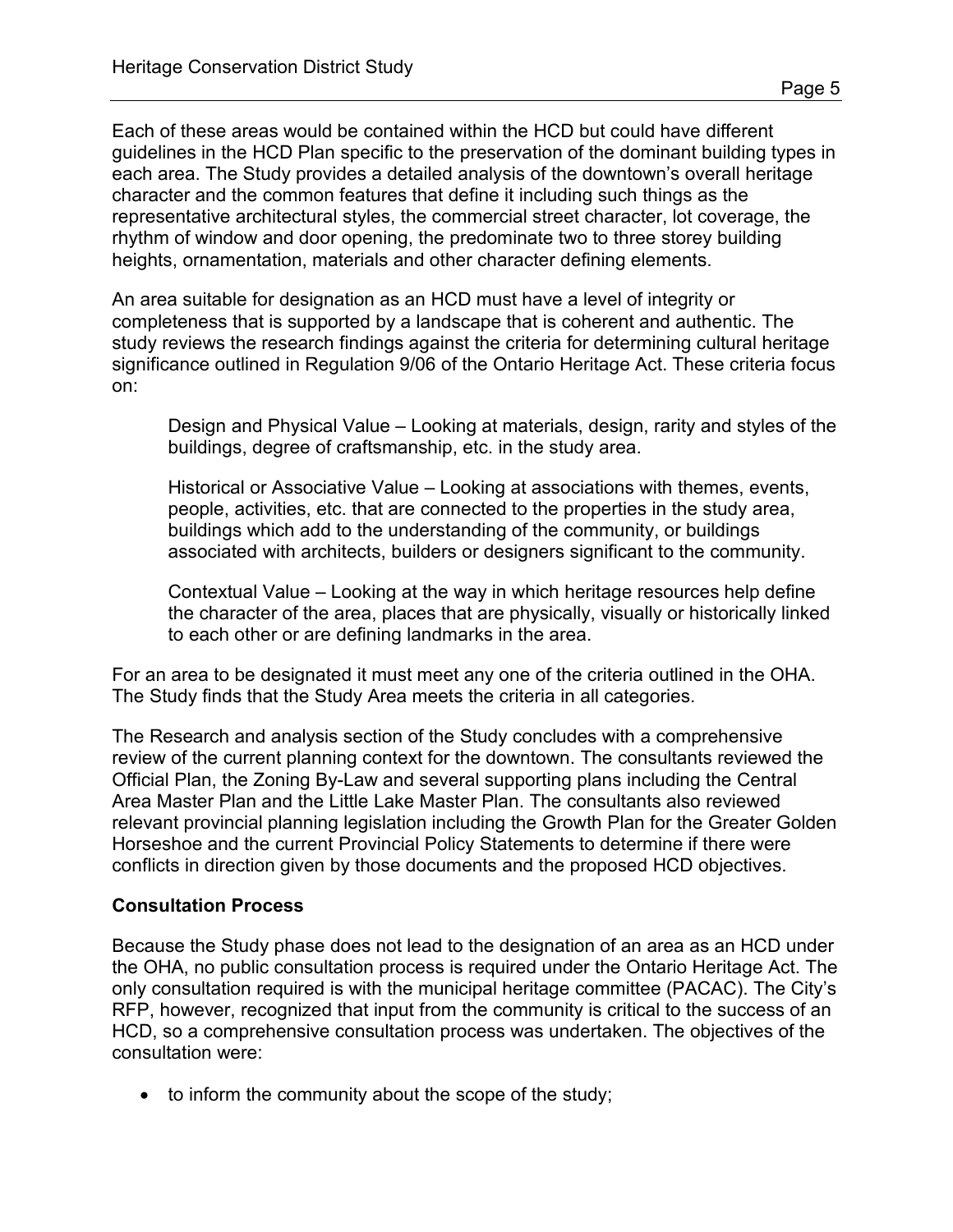- gather input on the history and significance of the district;
- seek feedback on the values associated with the study area;
- present the outcomes of the heritage analysis, results, and recommendations,
- including the proposed boundary, and;
- document community feedback for incorporation into the Study.

The consultation program included:

- two meetings for the general public held on April 6 and May 17, 2022 (the first of these was virtual and the second in-person);
- presentations to the Peterborough Architectural Conservation Advisory Committee and the Arts, Culture and Heritage Advisory Committee;
- a series of small group forums with business owners, property owners and organizations whose work touches on the downtown or provides services for people in the core area, and;
- one on one conversations with property developers that work in the downtown area.

Overall, these meetings were sparsely attended with one of the small group forums being cancelled and some participants attending alternate forums. Notwithstanding the turnout, valuable input was provided through healthy dialogue with the public and stakeholders.

Local First Nations were invited to be part of the consultation process but in the end did not provide input. Staff feel it is vital to engage with First Nations as much as they wish during the Plan phase to capture their traditional histories of Nogojiwanong to ensure protection of Indigenous cultural resources in the Study Area.

A recurring message in the public meetings was that the downtown needs strong revitalization efforts to make it the flourishing and desirable destination that it once was. The question was asked as to what value an HCD has in bringing about that revitalization. While it is true that the creation of an HCD cannot directly repair the damage done by the COVID-19 pandemic, or meet the needs of those suffering personal challenges, HCDs have been shown to provide a framework of consistency and stability to areas in transition. They provide clear expectations to the development industry; they create a backdrop for the community to both reflect upon and celebrate its past, and they are key to developing the amenities that draw tourism to the independent businesses that anchor the downtown.